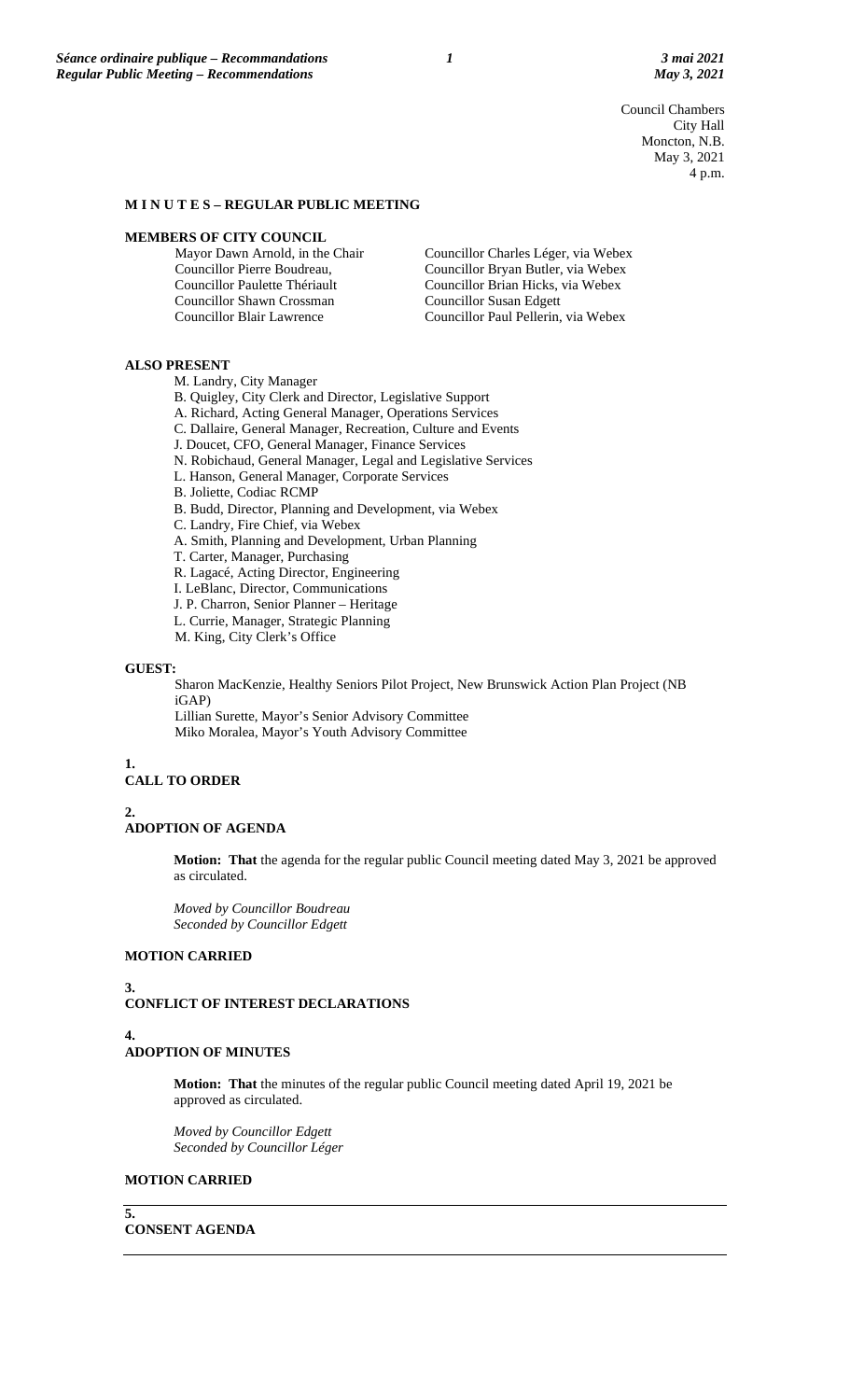#### **6. PUBLIC AND ADMINISTRATION PRESENTATIONS**

#### **6.1 PUBLIC PRESENTATIONS** 5 minutes

**Other Presentation**  2 minutes

Rising Tide – Dale Hicks

Mr. Hicks came before Council to provide an update on the status of the Rising Tide project:

- Rising Tide has received matching funding from Province of New Brunswick.
- A long-term agreement has been established with Province securing 62 rental subs.
- Long term sustainability plan established for the next 10 years.
- Acquired \$3.4M from the Federal Government and other grants available are being explored.
- Five board members have been appointed including Dawn Ermen Cormier, Greg Lutes and Lawrence Forbes.
- By-laws have been passed and policies have been developed.
- Announcing Hiring the Executive Director in the next few weeks.
- Currently working on 4 properties 3 require renovations and one is a brand-new build.
- Met with Salvus, Youth Impact, Crossroads for Women, Harvest House, and the YMCA.
- Currently applying for charity status.

### **6.2 ADMINISTRATION PRESENTATIONS/EXPOSÉS DE L'ADMINISTRATION**  15 minutes

6.2.1 **Presentation** - Intergenerational Day - Sharon MacKenzie and Marcia King Ms. MacKenzie and Ms. King provided a brief presentation to Council on the Intergenerational Day indicating plans for various activities across Canada are underway in recognition of this day. This year's event will take place on June 1, 2021.

The City of Moncton's Mayor's Seniors Advisory Committee and Mayor's Youth Advisory Committee were approached last September to participate in a Healthy Seniors Pilot Project, through the New Brunswick Intergenerational Action Project (NB iGAP). This program is aimed at engaging the community in projects to bridge intergenerational gaps and help break down barriers among people of varying ages to address issues such as social isolation, ageism, etc.

Joint committee meetings were held with members of both the Mayor's Youth Advisory Committee and Mayor's Seniors Advisory Committee volunteering to participate in online group discussions sharing experiences and stories.

Lillian Surette, Mayor's Senior Advisory Committee and Miko Moralea, Mayor's Youth Advisory Committee spoke to their positive experience with the program.

Councillor Thériault suggested that Joanne Lamarche, Leisure, be part of this initiative. Suggested that perhaps Ms. King reach out to UNB regarding a research project on Healthy Aging.

6.2.2 **Presentation** – Heritage Conservation Board – Annual Report

Councillor Thériault presented the item, and thanked staff and the Board for their continued hard work. She recognized the work of the late Beverly Barrett who sat on the Heritage Board for 19 years and was president for 6 years.

Mr. Charron presented the Heritage Preservation Conservation Board's annual report.

In 2020, twenty municipal heritage permits were processed and issued. Six heritage grants were awarded during the year.

A new communication technology was explored to allow presenting events virtually during its first "Moncton Heritage Week" in September. This initiative enabled the board to implement some action items and activities identified in the 2019-2021 Heritage Strategic Plan and the Communication Plan focused on heritage conservation education and awareness on heritage related issues.

Two other priorities related to the Heritage Strategic Plan were advanced: an update of the Heritage Grant Policy and a new policy aimed at the designation of additional heritage conservation areas.

In addition to reviewing and approving various built-heritage related development applications during its monthly meetings, the board also managed 6 heritage conservation grants and approved two commemorative heritage plaque installations, one at 93 Victoria Street (Record House) and one at 134 Church Street, a unique early 20th century Arts and Crafts residence.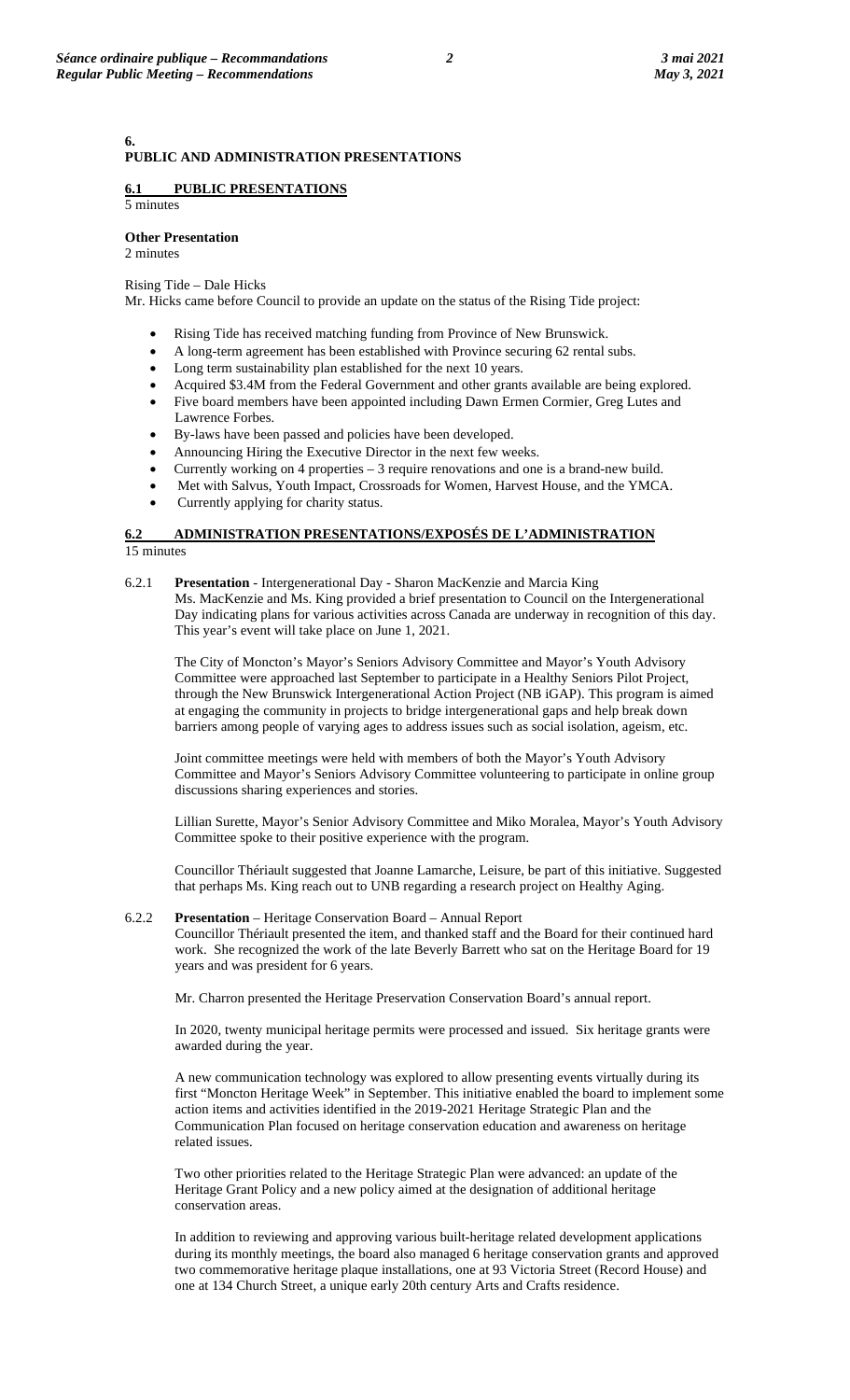Based on a recommendation from the board, the City of Moncton proceeded to amend the Heritage Conservation By-law to include the property located at 84-86 Highfield Street, known as the Killam House, a good example of a late 19th century Queen Anne residence, as a heritage conservation area. The building was at risk of being demolished.

6.2.3 **Update** – COVID-19 (Coronavirus) – Marc Landry, City Manager; Conrad Landry, Fire Chief Mr. Landry indicated that the COVID-19 team continued to meet regularly. Chief Landry advised Council that the team continues to review the summer event COVID-19 plan.

Chief Landry provided information as to how to reach By-Law Enforcement after hours. Emails can be sent to  $\frac{info}{info}$  centerement@moncton.ca or by phone 389-5928. On weekends the number is transferred to the by-law enforcement officer. Should the public have difficulties with either of these venues, they should contact the City's Dispatch Center.

6.2.4 **Update** – RCMP – Inspector Benoit Jolette, Codiac RCMP Inspector Jolette advised Council that a search warrant was executed on Thursday which resulted in \$20,000 worth of meth being seized.

On April 21-22, traffic checks/stops yielded 60 speeding tickets and distracted driving tickets being issued.

# **PLANNING MATTERS**

**7.**

7.1 **Public Hearing** – Amendment to Zoning By-law Z220 – Residential Accessory Gardens and Food Production

The Clerk reported that 2 objections had been received; however, have since been removed. Fortyseven letters have been received in favour of the amendment.

Mr. Smith advised Council that the purpose of the item is to bring forward consideration of a text amendment to the Zoning By-law Z-220 to provide increased clarity in allowing on-site food production (editable plants, herbs, plants which produce fruits or vegetables) as an option for required residential landscaping.

The proposed amending by-law was brought forward to Council at its regular meeting held on April 6, 2021. Council gave first reading of the by-law at this meeting. Further, it was asked that staff bring forward the regulatory details of the structure/feature height restriction discussed at this meeting, which was identified through the jurisdictional scan exercise.

Despite concerns regarding lack of regulatory control associated with this item, Administration recommends not attempting to craft additional regulations through discourse/debate at the public hearing, between 1st and 2nd/3rd readings (i.e. attempting to plan/make modifications on-the-fly). The recommendation from Administration / the Planning Advisory Committee remains unchanged.

Should Council choose to accept the recommendation of Administration and Planning Advisory Committee to proceed with the proposed by-law as presented, Administration will monitor the outcome and report back to Council on the general status of complaints and compliance requests associated with front yard gardens. If directed by Council, Administration will re-examine the issue at a later date (e.g., Municipal Plan Review, 2022-2023) and present recommendations accordingly.

It was noted that due to this being the last meeting of this mandate, Council cannot postpone or table the item.

#### Proponents:

**Christine Lund** – Garden Cities Project – Came before Council to provide support of the amendment by the organization. She spoke of the committee's belief of the benefits of gardens – such as mental health, safe food, etc. Following a discussion with a realtor, Ms. Lund indicated that having gardens located in the front of a home, does not decrease the value of a home.

**Alexandre Gagnon** – Family Physician – He provided his view on the importance of front yard gardens. He noted that some homes within the city do not have backyards or if they do, do not have enough sunlight in in the backyard to sustain a garden. Benefits of gardening can increase access to healthy eating in lower socio-economic neighbourhoods.

**Helene Boissonnault** – not present

**Ann or Stan Balch** – not present

**Jean-Philippe Sapinski**– not present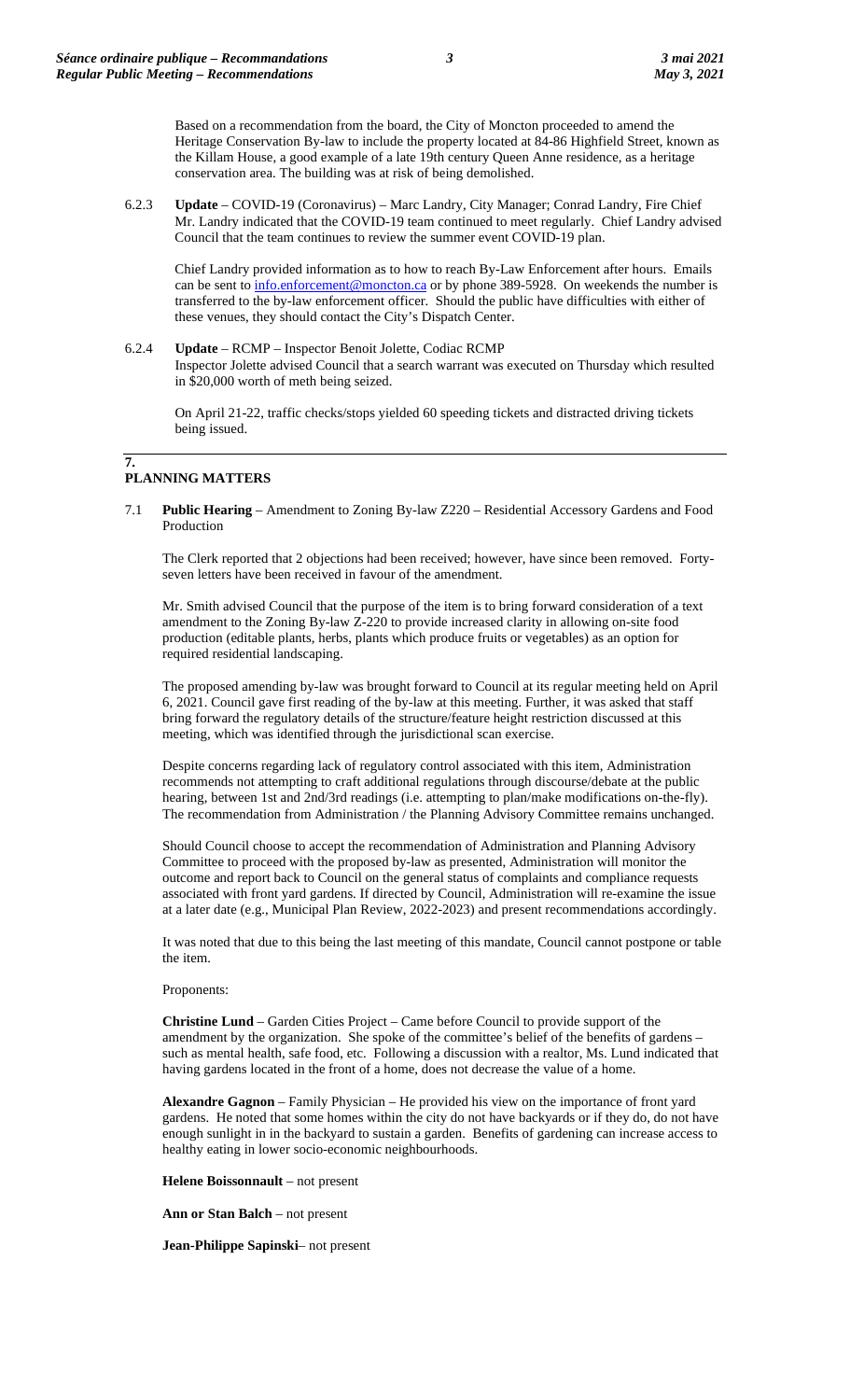**Lianne K** – Learning about gardening with her young children. Over the past few weeks, she had had both positive and negative opinions on having front yard gardens. It is her opinion that the positive outweighs the negative of these front yard gardens. Her reasoning for her placing boxes in her front yard, is due to the lack of sun in the backyard.

**Objectors** – No objectors expressed the desire to be on the record

In response to Councillor Butler's question, Mr. Smith indicated that administration is not recommending a permit system for gardens. Councillor Butler's concern is that if no regulations are in place, it could allow a resident to utilize any type of materials for the base, and once the garden is done, it needs to be cleaned out and he questioned how will this be enforced. Mr. Smith indicated that administration would monitor the situation.

Mr. Landry reminded Council that a by-law can be amended at anytime in the future, should need be. The option before Council should they not want to move the item forward is to deny the item.

Mr. Robichaud reminded Council that the Unsightly Premises By-law could be enforced.

Councillor Hicks felt that administration did not put enough thought into the outcome of this amendment.

It was suggested that perhaps the city partner with Garden Cities to work with residents.

Mr. Landry responded that the alternative would be that Council does not support the recommendation today. As we are currently in a Public Hearing, should Council decide to deny the recommendation, administration will be required to restart the process once again with the new Council.

Mr. Smith in response to Councillor Crossman, indicated that a covenant supersedes a city by-law. Mr. Robichaud provided clarity, that should the covenant wording be stronger than the by-law it would supersede, if the by-law was stronger than the covenant, the by-law would then supersede.

Council requested to have stats on any unsightly premises and tall grass infractions received.

Mr. Budd will provide clarification on the Provincial regulation of growing cannabis.

### *The Mayor adjourned the Public Hearing* **@** *6:08 p.m.*

**Motion: That** Moncton City Council adopt the proposed amending By-law # Z-220.8 by giving 2nd and 3rd readings.

*Moved by Councillor Boudreau Seconded by Councillor Edgett*

Councillor Pellerin indicated that the Provincial regulation on cannabis does not specify that plants must be in the back yards. He also has a concern that the by-law would be grandfathered, and no amendments can be made. Mr. Smith clarified that the height of the enclosure required for cannabis plants, and these heights would not be permitted in front yards as per the Zoning By-law.

Councillor Butler questioned as to why we could not impose a percentage of the front yards be dedicated to the gardens. Until more regulations are put in place, he will not be able to support the recommendation before Council this evening.

Mr. Landry advised Council that they could direct administration to work with an organization such as Garden Cities Project on promoting gardening and providing guidance in this area.

# **MOTION CARRIED**

*Nay: Councillor Butler Councillor Pellerin Councillor Hicks*

**Motion: That** administration be directed to work with an organization, such as Garden Cities Project to provide expertise to the community on gardening.

*Moved by Councillor Léger Seconded by Councillor Edgett*

#### **MOTION CARRIED**

#### 7.2 **New Name Submission** 1308 Naming Policy for Streets, Trails and Civic Facilities

A new name submission was received by the Administration Name Bank Technical Review Committee for Council's consideration as per 1308 Naming Policy for Streets, Trails and Civic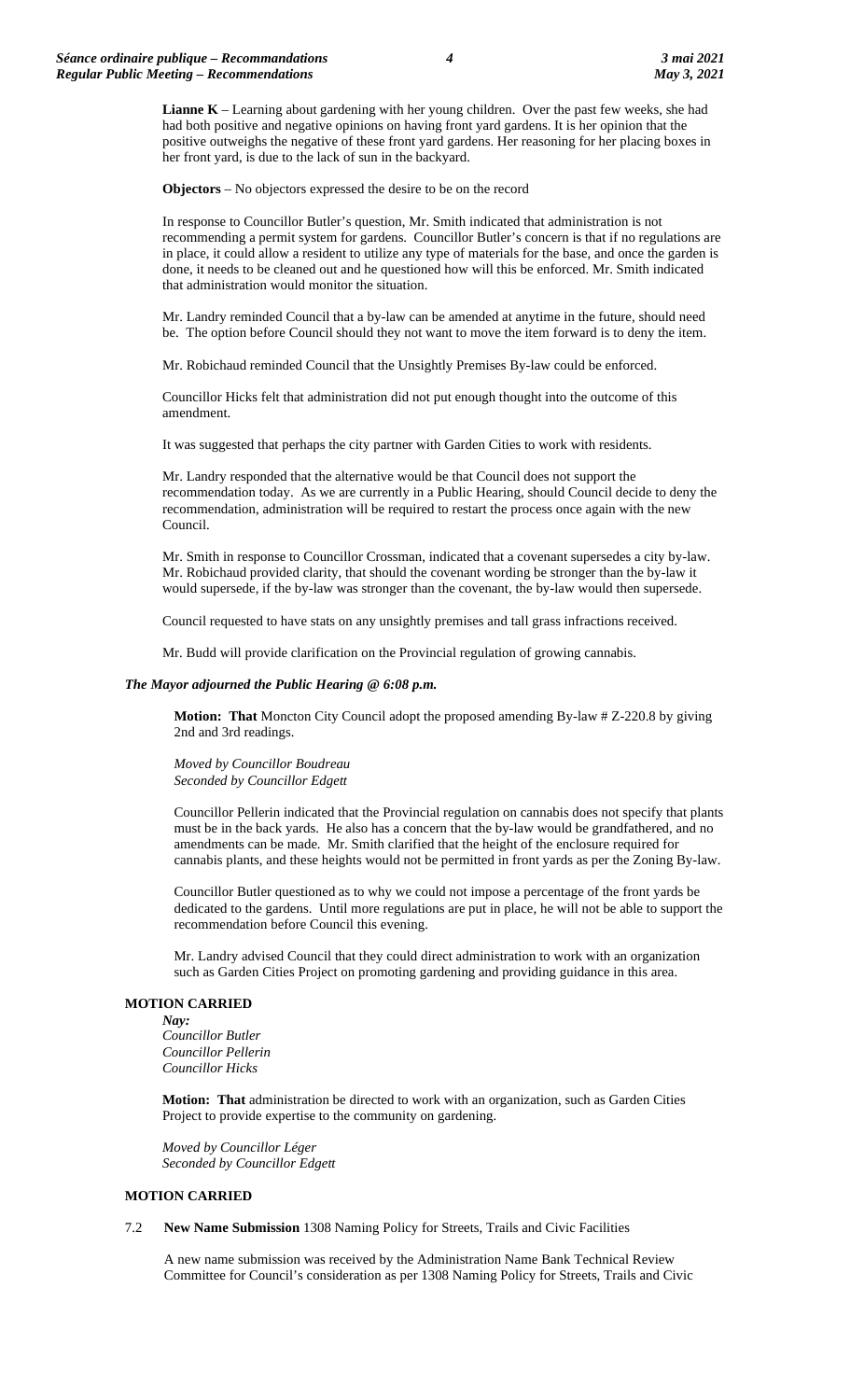Facilities. The application was submitted by Dhany Charest with the consent of the family of the late Rhéal Cormier.

**Motion:** In honour of the late Rhéal Cormier's outstanding achievements in the sport of baseball and for his important contribution to Moncton, it is recommended that Moncton City Council add the name Rhéal Cormier to the City of Moncton's Name Bank.

*Moved by Councillor Thériault Seconded by Deputy Mayor Crossman*

#### **MOTION CARRIED**

# **8.**

# **STATEMENTS BY MEMBERS OF COUNCIL**

#### **9.**

### **REPORTS AND RECOMMENDATIONS FROM COMMITTEES AND PRIVATE MEETINGS**

#### 9.1 **Recommendation(s)** – Committee of the Whole – April 26, 2021

Larry Currie provided a PowerPoint presentation on the annual community grant administration and evaluation policy.

#### **Background:**

- Applications simplified and made more similar
- Deadlines aligned
- Evaluation Criteria and Scoring Matrix introduced
- Alignment with City's Strategic Plan
- Administration has met with stakeholders/awardees/applicants to get input on the process
- Information sessions were delivered to the public
- A draft/pilot Policy has been in place overseeing grants for the past 2 years
- A formal information session and example of the new public application process will be held on (May 14)
- Online application available

**Motion: That** Moncton City Council approve the Annual Community Grant Administration and Evaluation Policy.

*Moved by Councillor Thériault Seconded by Councillor Léger*

#### **MOTION CARRIED**

**Motion: That** Moncton City Council approve and direct administration of Codiac Transpo to implement Phase One (1) of the transit recovery plan with an additional 65 service hours weekly, at the latest June 6, 2021 and to continue ongoing monitoring on future phase implementation opportunities.

*Moved by Councillor Lawrence Seconded by Councillor Léger*

# **MOTION CARRIED**

# **10.**

# **REPORTS FROM ADMINISTRATION/ RAPPORTS DE L'ADMINISTRATION**

10.1 **City Contract W21D 05BA** - Street Reconstruction No. 3 – Streets affected: Campbell, Bonaccord and Cameron

**Motion: That** City Contract No. W21D 05BA, Street Reconstruction No. 3, be awarded to Duquette Construction (2021) Inc. in the amount of \$1,073,137.45 including HST (\$973,158.36 net HST), and that the budget for the project be set at \$1,155,000.00 including net HST, engineering and contingency.

It is also recommended that a contract be drafted, and that the Mayor and City Clerk be authorized to execute all necessary documents and affix the Corporate Seal of the City of Moncton thereto.

*Moved by Councillor Léger Seconded by Councillor Lawrence*

### **MOTION CARRIED**

10.2 **City Contract** W21C 03AB - Sewer Improvements No. 1 - Streets affected: Raymond, Somers and Caledonia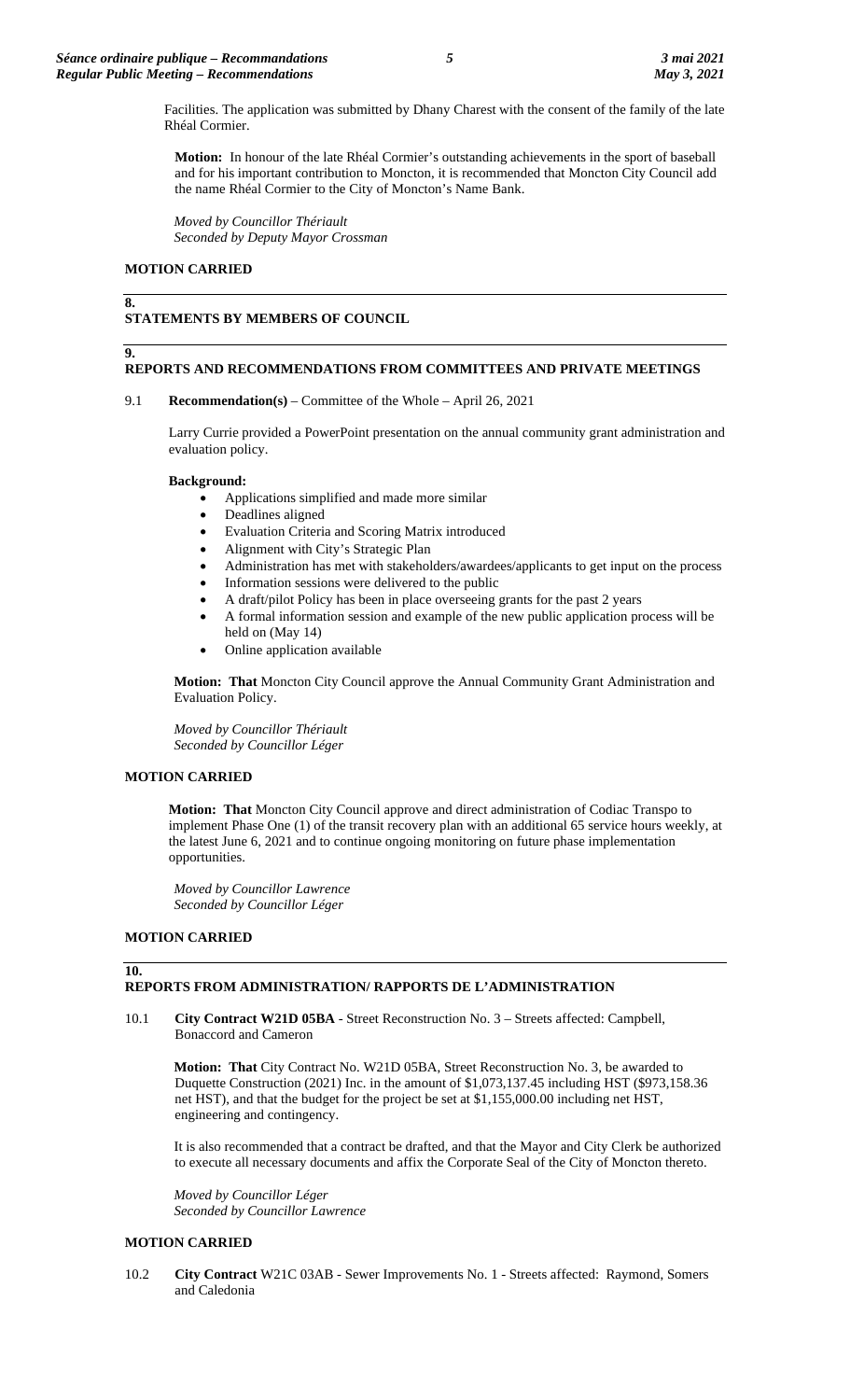**Motion: That** City Contract No. W21C 03AB, Sewer Improvements No. 1, be awarded to Modern Construction (1983) Limited in the amount of \$4,675,113.40 including HST (\$4,239,555.44 net HST), and that the budget for the project be set at \$4,530,000 including net HST, engineering and contingency and that a contract be drafted, and that the Mayor and City Clerk be authorized to sign said contract and affix the Corporate Seal of the City of Moncton.

*Moved by Deputy Mayor Crossman Seconded by Councillor Theriault*

### **MOTION CARRIED**

10.3 **Tender TCS21-015** – Lewisville Park – Landscape Construction Services

**Motion: That** Moncton City Council approve the award of Tender #TCS21-015 – Lewisville Park – Landscape Construction Services, to the lowest bidder meeting the Terms and Conditions and Specifications set out in the Tender, being A.R. Rietzel Landscaping Ltd., for the Total Tendered Price of \$ 611,100.57, including H.S.T. @ 15%, and that the Mayor and City Clerk be authorized to sign an agreement with A.R. Rietzel Landscaping Ltd., and affix the Corporate Seal of the City of Moncton thereto and that a Ten (10%) Contingency Allowance in the amount of \$61,110.06 (incl. H.S.T. @ 15%) be established as part of the Total Project Budget.

*Moved by Deputy Mayor Crossman Seconded by Councillor Thériault*

Deputy Mayor Crossman indicated that perhaps a piece of art and a dog park be part of the project. Ms. Dallaire indicated she would follow up with Joanne Duguay, Cultural Development Officer to see if there is a possibility of incorporating art.

# **MOTION CARRIED**

10.4 **Tender TCS21-010** – Centennial Park – Lower Bowl Redevelopment

**Motion: That** Moncton City Council approve the award of Tender #TCS21-010 – Centennial Park – Lower Bowl Redevelopment, to the lowest bidder meeting the Terms and Conditions and Specifications set out in the Tender, being Modern Construction (1983) Ltd., for the Total Tendered Price of price of \$1,601,400.88, including H.S.T. @ 15%, and that the Mayor and City Clerk be authorized to sign an agreement with Modern Construction (1983) Ltd., and affix the Corporate Seal of the City of Moncton thereto and that a Contingency Allowance in the amount of \$162,977.85 (incl. H.S.T. @ 15%) be established as part of the Total Project Budget. a change to the scope of work.

*Moved by Councillor Lawrence Seconded by Councillor Léger*

# **MOTION CARRIED**

10.5 **Tender TCS21-029** – Roof Replacement – Moncton City Hall

**Motion: That** Moncton City Council approve Administration's recommendation to award Tender #TCS21-029 – Roof Replacement – Moncton City Hall to the lowest Bidder meeting the Terms and Conditions and Specifications set out in the Tender, being Brault Roofing Maritimes Inc., for the Total Tendered Price of \$252,068.50, including H.S.T. @ 15% and approve an allocation of a Ten Percent (10%) Contingency Allowance in the amount of \$25,206.85, including H.S.T. @ 15%, should any unknown or unforeseen roofing issues arise.

*Moved by Councillor Boudreau Seconded by Councillor Edgett*

#### **MOTION CARRIED**

10.6 **Quotation QP21-031** – Supply, Planting and Establishment of Street Trees (Spring 2021)

**Motion: That** Moncton City Council award Quotation #QP21-031 – Supply, Planting and Establishment of Street Trees (Spring 2021) to the lowest Bidder meeting the Terms and Conditions and Specifications set out in the Quotation, being Ayles Natural Landscaping Ltd., for the Total Tendered Price of \$175,409.50, including H.S.T. @15%.

*Moved by Councillor Lawrence Seconded by Councillor Edgett*

#### **MOTION CARRIED**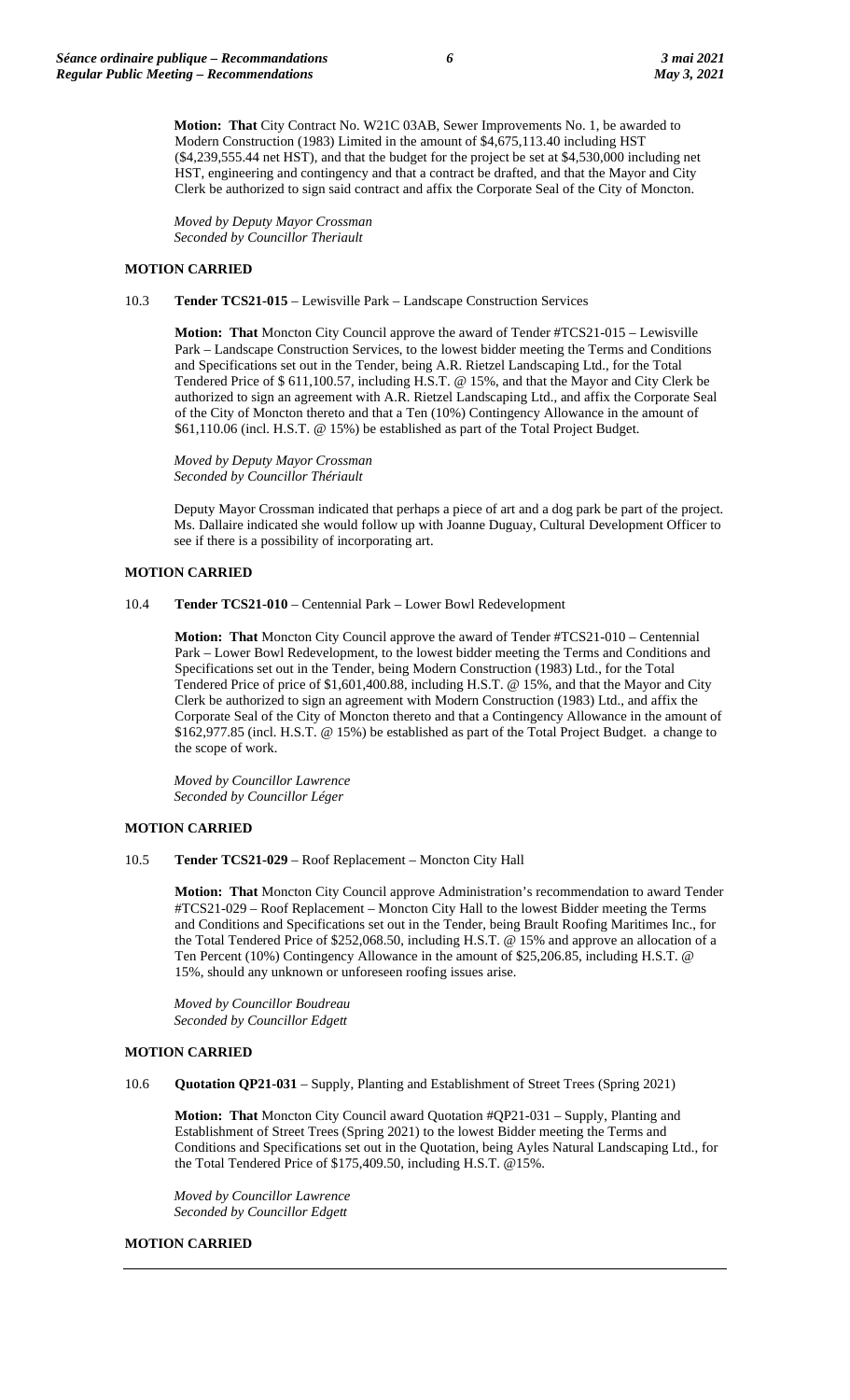### **11.**

# **READING OF BY-LAWS**

11.1 **A By-law** in Amendment of the City of Moncton Zoning By-law, being By-law Z-220.8 – **Second & Third Readings** *– Subject to approval of item 7.1*

*The Clerk gave second reading to By-law Z-220.8*

**Motion: That** 3rd reading be given and that By-law Z-220.8 Ordained and Passed and the Mayor and City Clerk be authorized to sign same and affix the Corporate Seal of the City of Moncton thereto.

*Moved by Councillor Boudreau Seconded by Councillor Edgett*

*The Clerk gave third reading to By-law Z-220.8*

#### **MOTION CARRIED**

*Nay: Councillor Pellerin Councillor Hicks Councillor Butler*

### **12.**

### **NOTICES MOTIONS AND RESOLUTIONS**

12.1 **Resolution** – Regular Public Council Dates Changes

Whereas in accordance with the Municipal Elections Act, the general election for City Council of the City of Moncton shall take place on May 10, 2021;

And whereas in accordance with An Act Respecting Municipal General Elections in 2021, the results of the general election cannot be released until all elections across the province have been held;

And whereas, due to the recent lockdown in COVID-19 Health Zone 4, in accordance with An Act Respecting Municipal General Elections in 2021 the date for the general election in the Madawaska election region has been delayed until May 25,

And whereas the incoming Council for the City of Moncton cannot be sworn-in until after the recount period under section 41.1 of the Municipal Elections Act has expired;

**NOW THEREFORE BE IT RESOLVED** that, despite section 4 (8)of the City of Moncton Procedural By-law, there shall be no Regular Public Meeting of Council held on June 7, 2021 and

**FURTHER BE IT RESOLVED** that a Regular Public Council meeting be held on July 5, 2021

*Moved by Councillor Edgett Seconded by Councillor Léger*

#### **MOTION CARRIED**

# **13.**

# **APPOINTMENTS TO COMMITTEES**

**Motion: That** the following appointment **be approved**:

Croix Bleue Medavie Stadium Management Lorne Mitton

*Moved by Councillor Boudreau Seconded by Councillor Lawrence*

#### **MOTION CARRIED**

Mayor Arnold thanked both Councillor Boudreau and Hicks for their many years of service on Council and to the Community.

Councillor Boudreau spoke of his journey as a city councillor and that it has been fulfilling over the years. He enjoyed meeting citizens of Moncton, bringing greetings on behalf of the city of Moncton. He thanked the citizens of the City of Moncton for their continued support, as well as the current and past Councils.